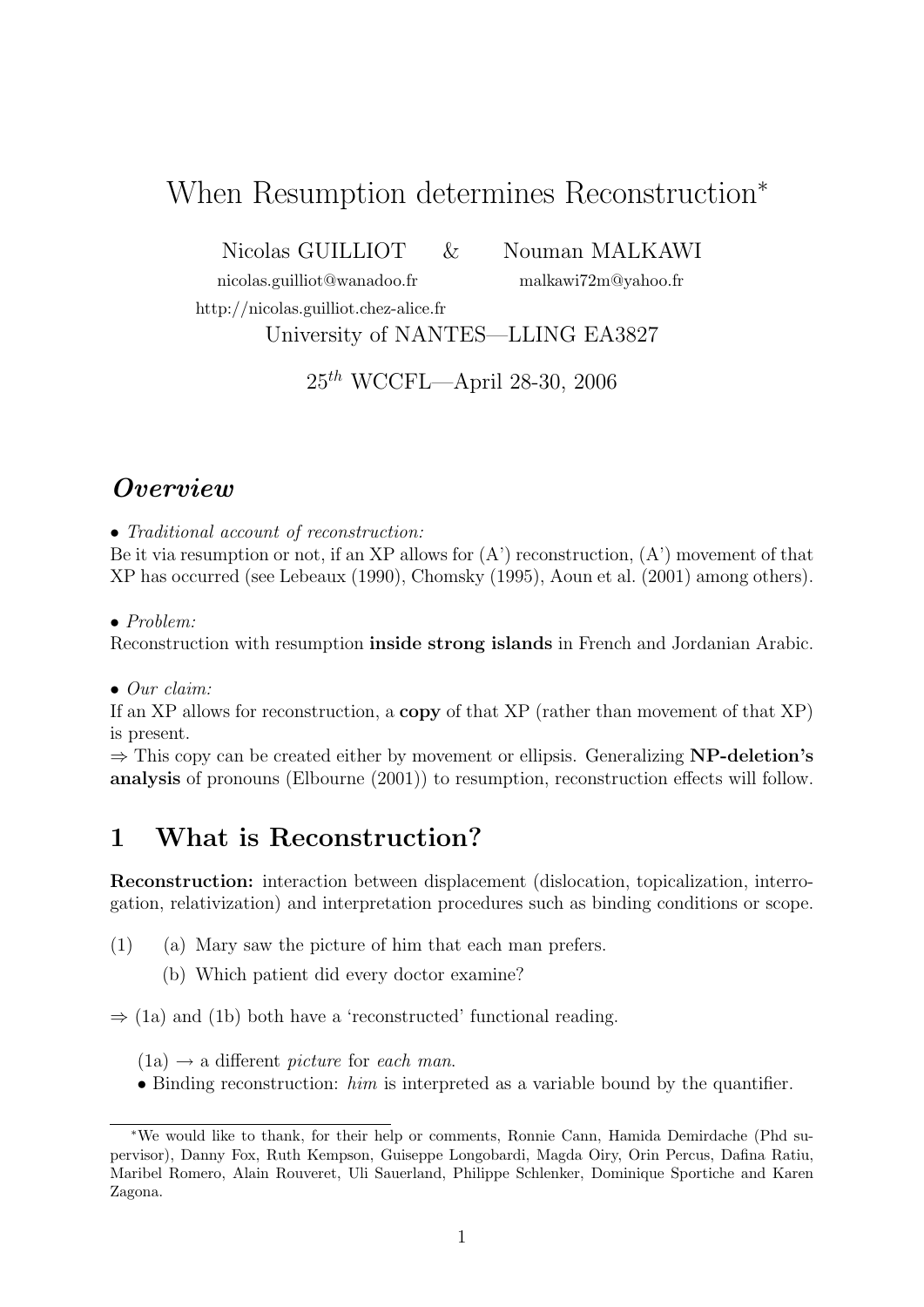- $(1b) \rightarrow a$  different patient for every doctor.
- Scope reconstruction: narrow scope of *patient* with respect to each doctor.

GG/minimalist account of reconstruction effects: the copy theory of movement. ⇒ Syntactic mechanism given by Lebeaux (1990), Bianchi (1995), Sauerland (2004) among others, to allow interpretation of a displaced constituent in its base position:

- (2) (a) Mary saw the picture of him that each man prefers  $\overline{\text{picture of him}}^1$ .
	- (b) Which patient did every doctor examine patient?

Copies as indefinite objects: crucially, copies in  $(2a)$  and  $(2b)$  can be interpreted as indefinite (see Kayne (1994) for arguments with relative clauses), and more precisely as skolemized choice function proposed in Kratzer (1998) and Bautista (2001).

Skolemized choice function: a function that takes two arguments, one individual x and a set of entities P and returns one individual of that set (written  $f_x(P)$ ):

(3) Every man loves a woman. ⇒ Functional reading: one different specific woman for each man LF: every man<sub>1</sub> loves  $f_1(\text{woman})$ .  $\forall x. [man(x) \rightarrow [loves(x, f_x(woman))]]$ 

⇒ Skolemized choice function's interpretation of copies is essential to account for scope reconstruction in  $(2b)^2$ :

(4) Partial LF of (2b):  $\lambda p.\exists f$ . true(p) $\wedge p =$ every doctor<sub>x</sub> examined  $f_x$ (patient) ⇒ 'reconstructed' functional reading mapping every doctor to a different patient

Assumption 1: If an XP allows for reconstruction, movement of that XP has occurred.

### 2 What about Resumption?

Resumption: when a pronoun occupies a site where a gap (A' trace) would be expected. Resumptive strategy exhibits two major properties:

- it can cross islands;
- it can allow for reconstruction.

Resumptive strategy can circumvent islandhood<sup>3</sup>, as illustrated with  $wh$ - question and dislocation from French in (5a) and (5b), and dislocation from Lebanese Arabic in (5c):

<sup>1</sup>Presence of binding reconstruction in restrictive relatives argues for head-raising analysis, as initially proposed by Vergnaud (1973).

<sup>2</sup>For lack of space, we don't consider other possible approaches to such phenomenon based on the notion of complex or functional traces (see Engdahl (1980)) or on variable-free semantics (see Jacobson (1999)). Just note that these approaches can hardly account for the distinction between gap and resumption wrt reconstruction (see section 5).

<sup>&</sup>lt;sup>3</sup> when movement is banned in structures such as adjuncts, complex-NPs (strong islands), or highly restricted in others such as wh- structures (weak islands). Notice that only strong islands will be investigated here.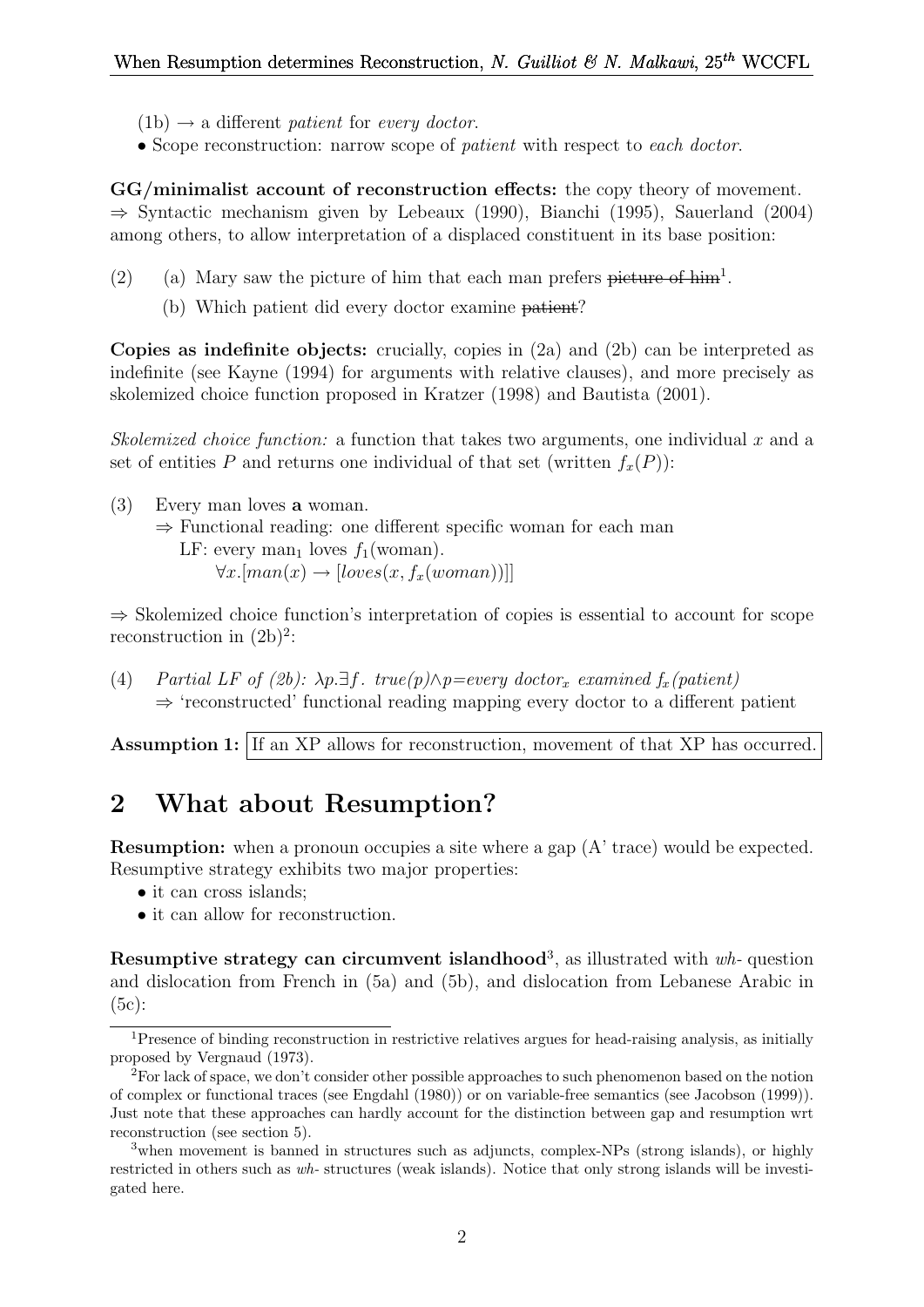- (5) (a) Quel étudiant es-tu fâché [Adjunct Island parce que le doyen  $*(l)$ 'a renvoyé]? 'Which student are you furious because the principal expelled him?'
	- (b) Cet étudiant, tu es fâché  $A_{dipnet}$  Island parce que le doyen  $*(l)$ 'a renvoyé]. 'This student, you are furious because the principal expelled him.'
	- (c) Ha-l-muttahamme tfeejaPto this-the-defendant surprised-2pl  $\int_{\text{Adiunct Island}}$   $la$   $\ln$ because learnt-2pl that *Srifto* Penno habasuw- $*(a)$ . imprisonned-her 'This defendant, you were surprised because you learnt they sent her to jail.'

 $\Rightarrow$  Insertion of a pronoun in (5a), (5b), and (5c) rescues the sentence<sup>4</sup>.

Resumption allows for reconstruction. Consider the contrast noticed by Aoun et al. (2001) with dislocation structures from Lebanese Arabic (similar data by Guilliot (to appear) with relative clauses from Breton):

- (6) (a)  $\textit{talmiiz-a}_1$ student-her the-bad  $l$ -kəsleen $l_2$  ma baddna n $\chi$ abbir wala m $\Omega$ allme<sub>1</sub> Neg want-1p tell-1p no teacher  $P<sub>9</sub>nno$ that  $huvw$ e<sub>2</sub> zastbar he cheated-3sm in-the-exam  $b$ -l-fahis 'Her<sub>1</sub> bad student<sub>2</sub>, we don't want to tell any teacher<sub>1</sub> that  $he_2$  cheated on the exam.'
	- $\Rightarrow$  No island  $\rightarrow$  'reconstructed' functional reading available
	- (b) \*/təlmiiz-a<sub>1</sub> l-kəsleen/<sub>2</sub> ma hkiina student-her the-bad Neg talked-1p with no  $ma\Omega$  wala  $m\Omega$ allme<sub>1</sub>  $\Omega$ able-ma teacher before  $huvw$ e<sub>2</sub> yuusal he arrive-3sm 'Her<sub>1</sub> bad student<sub>2</sub>, we didn't talk to any teacher<sub>1</sub> before  $he_2$  arrived.'  $\Rightarrow$  Strong island  $\rightarrow$  no 'reconstructed' functional reading

Aoun et al. (2001)'s approach: apparent vs true resumption.

- (7) Apparent resumption when no island:  $[p_P \dots \text{ pronoun}_1 \dots]_2 [I_P \dots QP_1 \dots [C_P \dots]_{DP} [I_P \dots \text{ pronoun}_1 \dots]_2 RP_2]$
- (8) True resumption within island:  $[p_P \dots \text{ pronoun}_{*1} \dots]_2$   $[p_P \dots QP_1 \dots [I_{sland} \dots]_D P_R P_2]$  ||

| Apparent resumption | True resumption   |
|---------------------|-------------------|
| Reconstruction      | No reconstruction |

Table 1. Reconstruction with Resumption

Assumption 2: Even with resumption, when reconstruction holds, movement is present.

<sup>4</sup>Since extraction out of a strong island is prohibited, several studies resort to a base-generation approach of resumption, in which the resumptive element is generated in the island, and the antecedent base-generated in its surface position.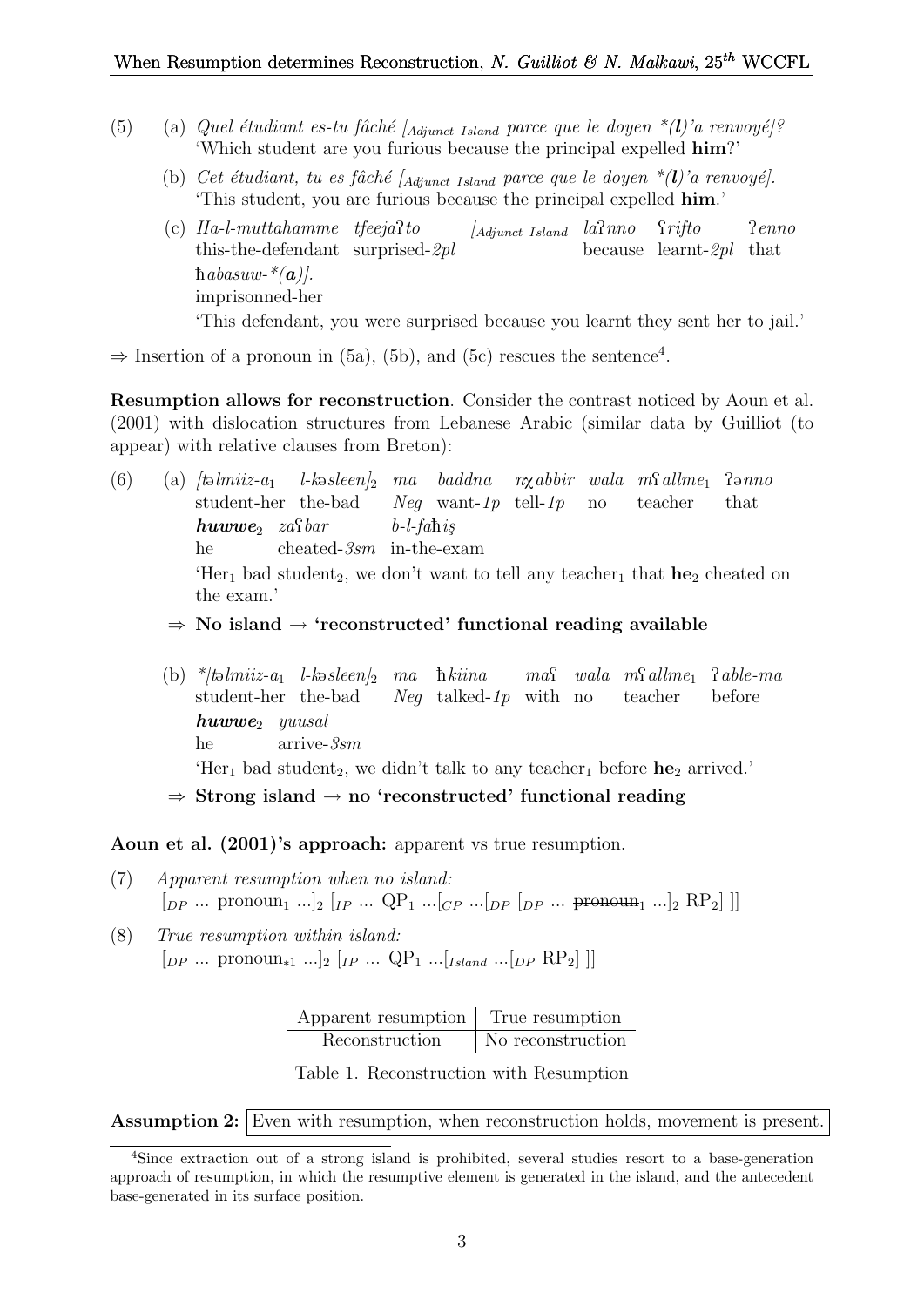### 2.1 The Paradox

Assumption 1: If an XP allows for reconstruction, movement of that XP has occurred. Assumption 2: Even with resumption, if an XP allows for reconstruction, movement of that XP has occurred.

 $\Rightarrow$  These two conclusions lead to the following prediction:

### Reconstruction of an XP should never occur within islands.

However, consider the following dislocation structures from Jordanian Arabic (JA) in (9) and French in  $(10)$ , and wh-structures from French in  $(11)$ . All these examples involve resumption (clitic or doubled clitic) within a strong island (adjunct):

- $(9)$  [talib- $|h_a|_1$ ] student-her the-bad  $l$ -kassoul]<sub>2</sub> ma zi $\Omega$ lat Neg upset.3sf no  $[wala \t mSallmih]_1$   $la$ sannuh teacher because l-mudiirah the-principal expelled.  $3sf\text{-}CL$  /  $CL$  he from the-school  $kah[at\text{-}oh_2$  $\int$  -oh<sub>2</sub>  $hu_2$  mn l-madrase 'Her bad student, no teacher was upset because the principal expelled him from school.'
- (10) La photo<sub>1</sub> de sa<sub>2</sub> classe, tu es fâché parce que chaque prof<sub>2</sub>  $\mathbf{l}_1$ 'a déchirée. 'The picture of his class, you are furious because each teacher tore it.'
- (11) Quelle photo<sub>1</sub> de lui<sub>2</sub> es-tu fâché parce que chaque homme<sub>2</sub>  $l_1$ 'a déchirée? 'Which picture of him are you furious because each man tore it?'

 $\Rightarrow$  The examples in (9), (10) and (11) can all have a 'reconstructed' functional reading:

 $(9) \rightarrow$  a different *student* for *each teacher* (strict mapping teacher/picture).

- Binding reconstruction: the possessive  $-ha$  'her' is interpreted as a bound variable.
- $(11) \rightarrow$  Answer: *la photo de lui à son mariage* ('the picture of him at his wedding').
- Binding reconstruction: the pronoun  $lui$  is interpreted as a bound variable.

If reconstruction is only a consequence of syntactic movement, as suggested in Lebeaux (1990), Chomsky (1995) and Aoun et al. (2001) among others, how is reconstruction possible in a strong island?

## 3 What really matters for Reconstruction?

In JA, presence vs absence of reconstruction depends descriptively on two parameters<sup>5</sup>:

- the type of resumption
- the type of binding condition.

<sup>5</sup>Obviously, other parameters play a crucial role in banning or allowing reconstruction, such as arguments vs adjuncts, or even weak vs strong islands. But these will not be investigated here.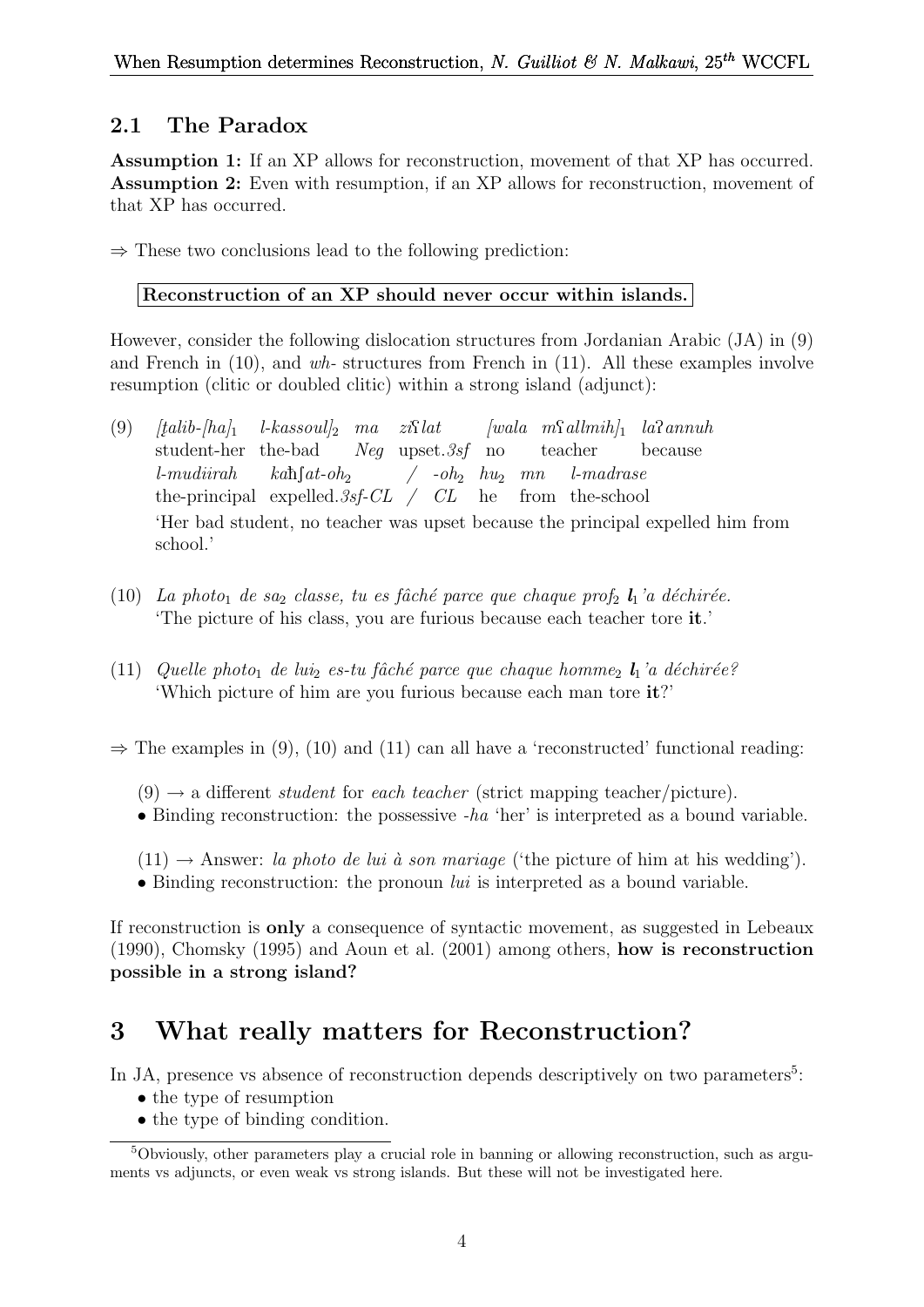#### 3.1 The type of resumption: weak vs strong

|                 | Weak resumption $\parallel$ Strong resumption |  |  |
|-----------------|-----------------------------------------------|--|--|
| Clitics         | Strong pronouns                               |  |  |
| Doubled clitics | Epithets                                      |  |  |

Table 2. Typology of Resumption

 $\Rightarrow$  Weak resumptives (clitic or doubled clitic) in strong islands allow for the 'reconstructed' functional reading, as shown in (12a).

 $\Rightarrow$  **Strong** resumptives (strong pronoun or epithet) in strong islands **ban** the 'reconstructed' functional reading (see (12b)).

- $(12)$  (a)  $\frac{1}{ab-b}$   $\frac{1}{2}$ student-her the-bad  $l$ -kassoul $l_2$  ma hakjan Neg talked.1pl with no  $ma\Omega$  $[wala \ mS \, allmih]_1$ teacher gabl-ma before  $t\lceil uf\text{-}uh_2\rceil$  $\text{ saw.3sf-Cl}$  /  $\text{-Cl}$  he the-principal.3sf  $\int$  -uh<sub>2</sub> hu<sub>2</sub> l-mudiirah 'Her bad student, we didn't talk to any teacher before the principal saw him.'  $\Rightarrow$  (Dbled) Clitic in adjunct  $\rightarrow$  'reconstructed' reading available
	- (b)  $*$ [talib-[ha]<sub>1</sub> l-kassoul]<sub>2</sub> ma hakjan student-her the-bad Neg talked.1pl with  $ma\Omega$  $[wala \t m\Omega] \t m\delta h]$  gabl-ma no teacher before  $hu_2 \quad / \quad ha$ -l-gabi<sub>2</sub> he / the-idiot.3sm arrive.3sm yesal

'Her bad student, we didn't talk to any teacher before he / this idiot arrived.'

 $\Rightarrow$  Strong pronoun/epithet in adjunct  $\rightarrow$  no 'reconstructed' reading

|                 | Strong island                                                  |  |  |  |
|-----------------|----------------------------------------------------------------|--|--|--|
| Weak resumption | reconstruction with BVA $(\sqrt)$                              |  |  |  |
|                 | Strong resumption $\parallel$ no reconstruction with BVA $(*)$ |  |  |  |

Table 3. Reconstruction: weak vs strong resumption

#### 3.2 The type of binding condition: positive vs negative

Weak Resumption, whether or not an island appears in the structure, gives rise to:

- reconstruction with positive binding conditions (BVA satisfied in (a) examples);
- no reconstruction with negative conditions (Cond. C not violated in (b) examples).
- (13) (a)  $[talib-[ha]_1$  l-kassul]<sub>2</sub> ma beddna ngol [l-wala m $\Omega$ allmih]<sub>1</sub> student-her the-bad Neg want.1pl say to-no teacher Penno that l-mudiirah the-principal expelled. 3sm. - Cl from the-school  $tardat$ -oh<sub>2</sub> mn l-madrase 'Her bad student, we don't want to tell any teacher that the principal expelled him from the school.'
	- $\Rightarrow$  BVA with no island  $\rightarrow$  'reconstructed' reading available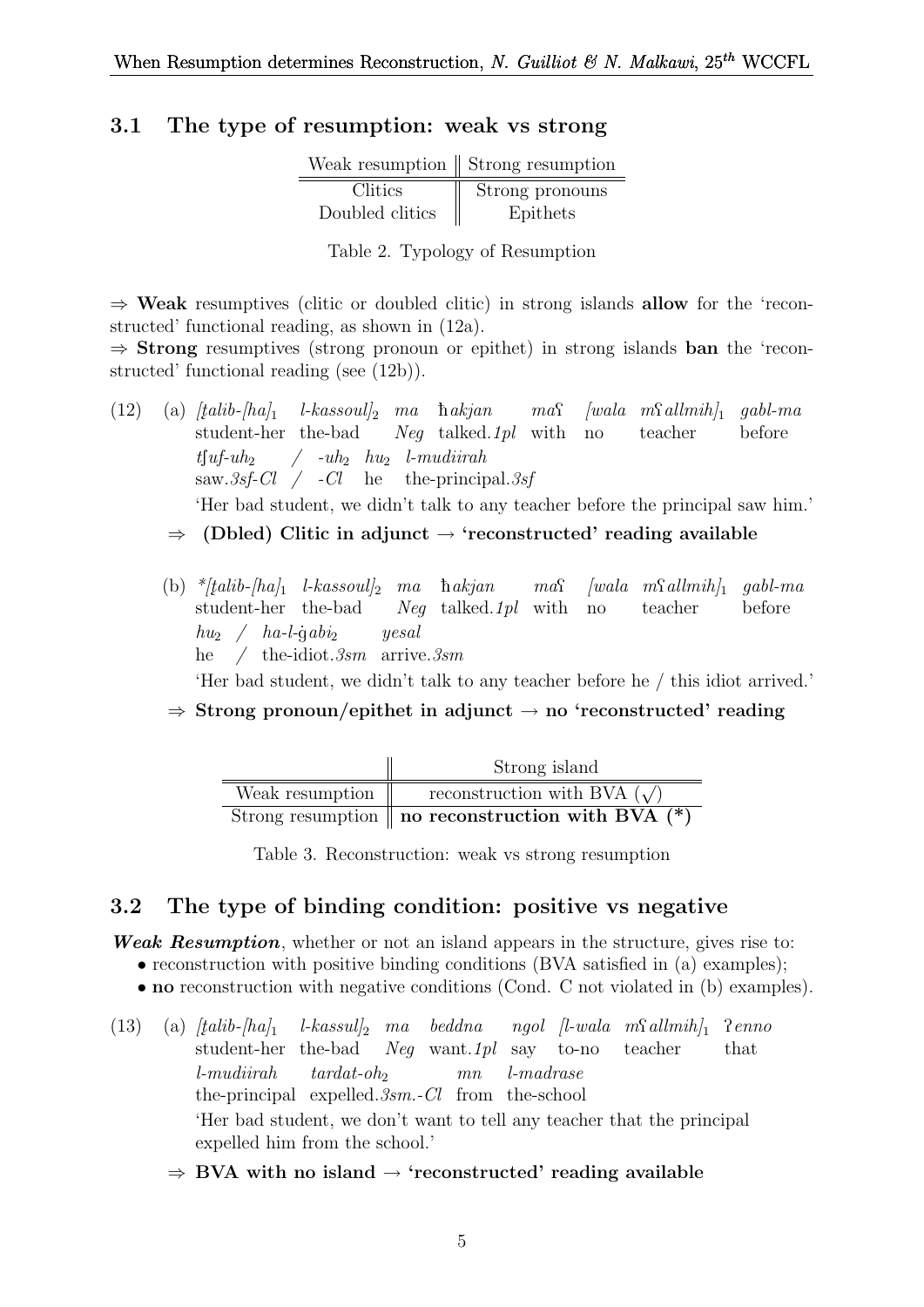(b) *Salamit*<sub>2</sub> *Karim*<sub>1</sub>, *bitfakir* grade Karim think.2sm that Pinnu pro<sup>1</sup> lazim Pi gayyar-ha2. he must change-it 'Karim's grade, you think that he must change it.'

#### $\Rightarrow$  Condition C with no island  $\rightarrow$  no 'reconstructed' reading

- $(14)$  (a)  $[talib-hal]$ student-her the-bad  $l$ -kassoul]<sub>2</sub> ma zi $\Omega$ lat Neg upset.3sf no  $[wala \t m\Omega] \t n\Omega$ annuh teacher because l-mudiirah the-principal expelled. 3sf-CL / CL  $kab$ [ $at$ - $oh$ <sub>2</sub>]  $/$  -oh<sub>2</sub>  $hu_2$ he 'Her bad student, no teacher was upset because the principal expelled him.'  $\Rightarrow$  BVA with adjunct island  $\rightarrow$  'reconstructed' reading available<sup>6</sup>
	- (b)  $\int \mathcal{R} a k h u$   $Laila_1 \vert_2$  pro<sub>1</sub>  $zi \mathcal{R} l$ brother Laila she upset.3sf because the-principal expelled.3sm-Cl laPannuh l-mudiirah  $tardat$ -uh<sub>2</sub> 'The brother of Laila, she got upset because the principal expelled him.'
	- $\Rightarrow$  Condition C with adjunct island  $\rightarrow$  no 'reconstructed' reading

#### **Strong Resumption** does not exhibit this contrast:

- reconstruction with any binding condition when no island intervenes;
- no reconstruction (with any binding condition) when a strong island intervenes.

 $(15)$  (a)  $[talib-ha]_1$ student-her the-bad Neg want.1pl say to-no  $\emph{l-kassul}|_2$  ma beddna ngol [l-wala m $\emph{Sallmih}|_1$  ?enno teacher that  $hu_2$  gas he cheated.3.sm in-the-exam  $b$ -l- $mti\hbar$  an 'Her bad student, we don't want to tell any teacher that he cheated in the exam.'

- $\Rightarrow$  BVA with no island  $\rightarrow$  'reconstructed' reading available
- (b)  $*$ [?akhu Laila<sub>1</sub>]<sub>2</sub> pro<sub>1</sub> galat brother Laila she said.3sf that  $\lim_{h \to 2}$  /  $ha-l-habilih_2$  safar he / the-idiot left.3sm 'The brother of Laila, she said that he/the idiot left.'
- $\Rightarrow$  Condition C with no island  $\rightarrow$  'reconstructed' reading
- $(16)$  (a) \*/talib-/ha/1 l-kassoul/2 ma hakjan student-her the-bad Neg talked.1pl with  $ma\Omega$  $[wala \ m\Omega] \tanh_1 \ gab1-ma$ no teacher before  $hu_2 \quad / \quad ha$ -l-gabi<sub>2</sub> he / the-idiot.3sm arrive.3sm yesal 'Her bad student, we didn't talk to any teacher before he / this idiot arrived.'
	- $\Rightarrow$  BVA with adjunct island  $\rightarrow$  no 'reconstructed' reading

 $6$ Notice that Condition A unsurprisingly behaves strictly in parallel to BVA, as both conditions are positive binding conditions.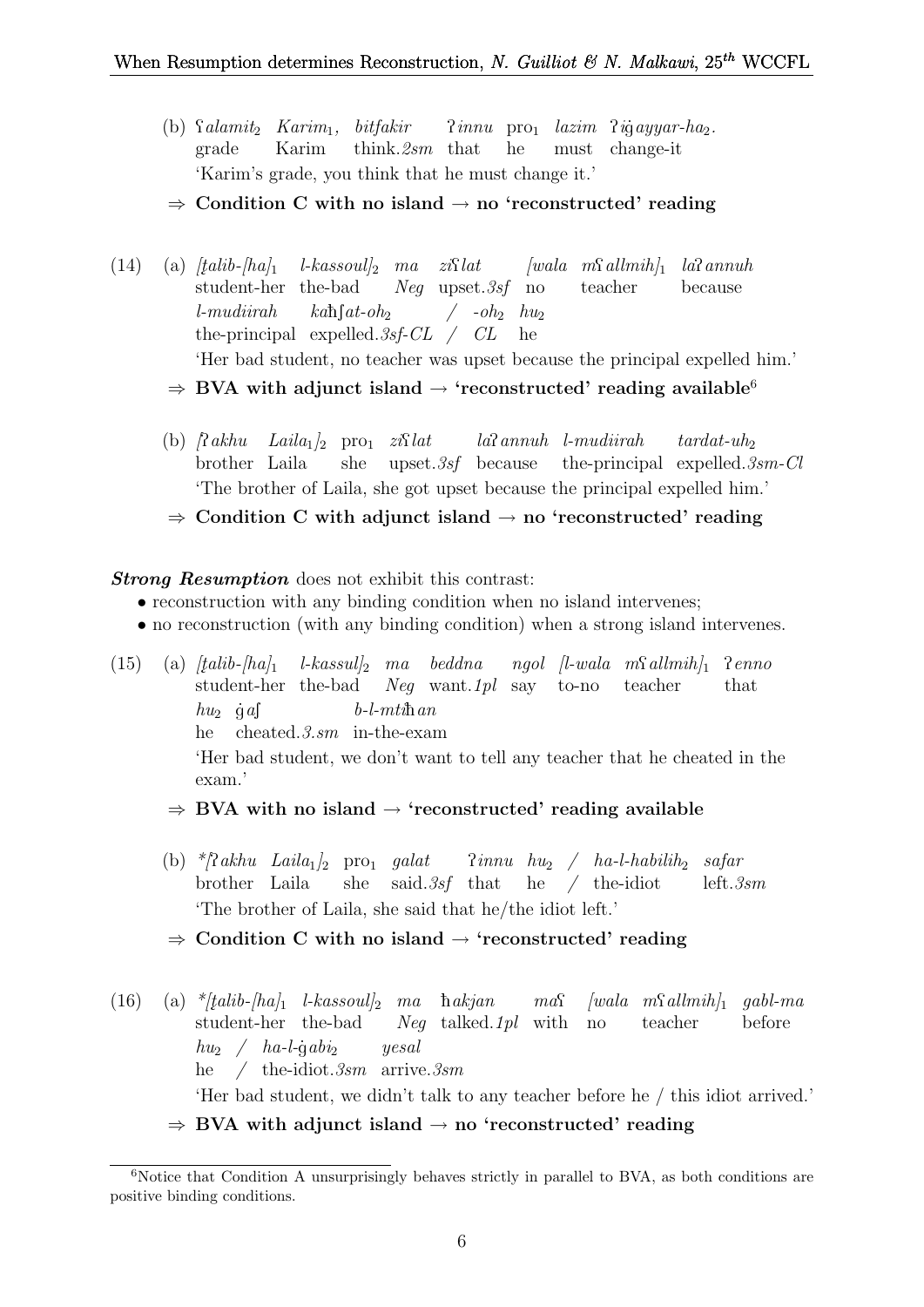- (b)  $\int \mathcal{R} a k h u$  Laila<sub>1</sub>  $\int_2$  pro<sub>1</sub>  $z i \mathcal{R} l a t$ brother Laila she upset.3sf because he / the-idiot  $la$ annuh hu<sub>2</sub> / ha-l-habilih<sub>2</sub> safar left.3sm 'The brother of Laila, she got upset because he/the idiot left.'
- $\Rightarrow$  Condition C with a junct island  $\rightarrow$  no 'reconstructed' reading

|                   | No island                           | Strong island                       |
|-------------------|-------------------------------------|-------------------------------------|
| Weak resumption   | reconstruction with BVA $(\sqrt)$ , | reconstruction with BVA $(\sqrt)$ , |
|                   | not with Cond. C $(\sqrt)$          | not with cond. C $(\sqrt)$          |
| Strong resumption | recontruction with BVA $(\sqrt)$    | no recontruction with BVA $(*)$     |
|                   | and with Cond. $C$ $(*)$            | and with Cond. C $(\sqrt)$          |

Table 5. Reconstruction: weak vs strong resumption, no vs strong island & positive vs negative condition

## 4 Main proposal

Central claim: If an XP allows for reconstruction, a copy of that XP is present.

⇒ Reconstruction with weak resumption based on ellipsis via NP-deletion's analysis of resumptive pronouns (see Elbourne (2001) among others);

 $\Rightarrow$  Reconstruction with strong resumption based on movement when available (along the lines of Aoun et al. (2001)).

### 4.1 Weak resumptives as definite determiners

Elbourne (2001) assimilates third person pronouns to definite determiners, and further assumes the following structures:

 $(17)$  (a)  $\lceil_{DP} \rceil_D$  the/it NP ] (b)  $\lceil_{DP}$  the/it 1 ]

 $\Rightarrow$  In (17a), the pronoun takes an NP-complement as argument (undergoing NP-deletion under identity with a linguistic antecedent).

 $\Rightarrow$  In (17b), the pronoun takes an index (variable) as argument.

Our claim: Weak resumptives are definite determiners in the sense Elbourne (2001), taking either the NP-complement as argument (see  $(17a)$ ), or the index (see  $(17b)$ ).

This proposal will account for the fact that reconstruction with weak resumption:

- is not sensitive to islandhood (always available with BVA);
- is sensitive to binding conditions (available with BVA, but absent with cond. C).

Insensitivity to islandhood is predicted as reconstruction follows from ellipsis and not movement.

Sensitivity to binding conditions is also predicted.

 $\Rightarrow$  Reconstruction is available with BVA in (19) as weak resumptives can be analysed with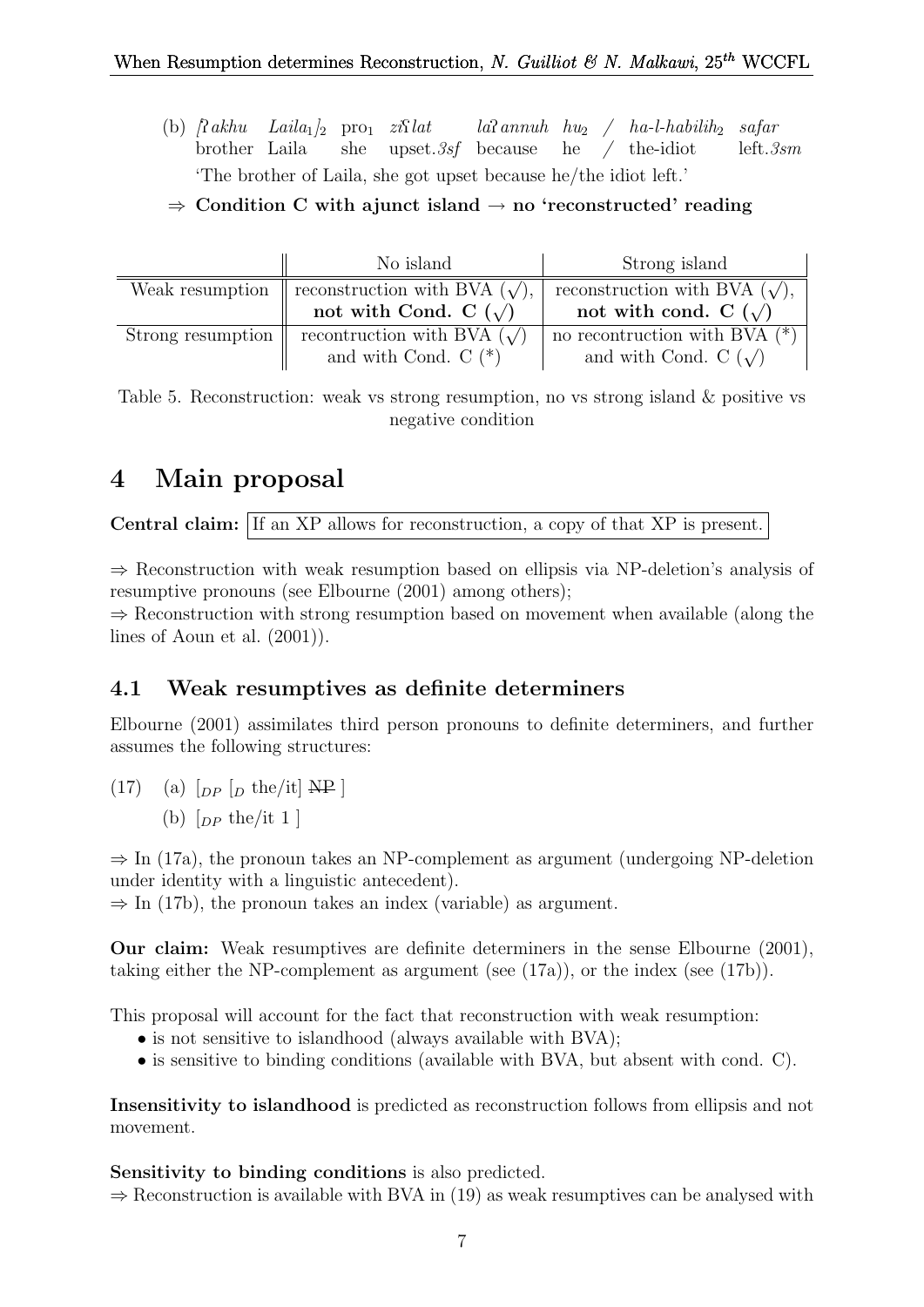the NP-argument, giving rise to the schemas in (20) where the pronoun can be interpreted in the scope of the quantifier<sup>7</sup>:

- (19) (a)  $[tali b h a]_1$ student-her the-bad  $l$ -kassoul] ma zi $\Omega$ lat Neg upset.3sf no  $[wala \t mSallmih]_1$   $la$ sannuh teacher because l-mudiirah the-principal expelled. 3sf-CL / CL he from the-school  $k$ ahf $at$ -oh / -oh hu mn l-madrase 'Her bad student, no teacher was upset because the principal expelled him from school.'
	- (b) La photo de saz classe, tu es persuadé que chaque prof<sub>2</sub> l'a déchirée. 'The picture of his class, you are sure that each teacher tore it.'
- (20) (a)  $tali b$ - $haj_1$  l-kassoul ...  $[wala \ m\Omega]$  ...  $[p \sim b \ [Np \ tali b$ -ha<sub>1</sub> l-kassoul  $]$ the bad student of her<sub>1</sub> ... no teacher<sub>1</sub> ... [<sub>DP</sub> her [<sub>NP</sub> bad student of her<sub>r</sub>]]
	- (b) la photo de sa<sub>2</sub> classe ... chaque prof<sub>2</sub> ...  $\langle$ <sub>DP</sub> l' $\langle$ <sub>NP</sub> photo de sa<sub>2</sub> classe) the picture of his<sub>2</sub> class ... each teacher<sub>2</sub> ... [ $_{DP}$  it [ $_{NP}$  picture of his<sub>2</sub> class]]

 $\Rightarrow$  Reconstruction is absent with Condition C in (21) as weak resumptives can also be analysed with an index as argument (no elided NP), giving rise the schemas in (22):

- (21) (a)  $\int \mathcal{R} \, dkhu$   $Laila_1\vert_2$  pro<sub>1</sub>  $zi\mathcal{R} \mathcal{R}$ brother Laila she upset.3sf because laPannuh l-mudiirah the-principal expelled. 3sm-Cl  $tardat$ -uh<sub>2</sub>  $/$  -uh<sub>2</sub>  $hu_2$ / Cl he 'The brother of Laila, she got upset because the principal expelled him.'
	- (b) Le crayon<sub>2</sub> de Laila<sub>1</sub>, je suis persuadé qu'elle<sub>1</sub>  $l_2$ 'a volé. Lit. 'The pen of Laila, I'm sure that she stole it.'
- (22) (a)  $\int_0^{\infty} R_{\alpha} h u \, L \alpha \, i a_1 \, \big|_{2} \ldots \, \text{pro}_1 \, \ldots \, \big|_{DP} \, -oh_2 \, \big|_{2}$ the brother<sub>2</sub> of Laila<sub>1</sub> ... she<sub>1</sub> ... [<sub>DP</sub> him<sub>2</sub>]
	- (b) le crayon<sub>1</sub> de Laila<sub>2</sub> ... elle<sub>2</sub> ...  $\lceil \ln \frac{1}{l} \rceil$ the pen<sub>1</sub> of Laila<sub>2</sub> ... she<sub>2</sub> ... [ $_{DP}$  it<sub>1</sub>]

#### 4.2 Strong resumptives: reconstruction through movement

Recall Aoun et al. (2001)'s analysis of apparent resumption in (7) repeated here in (23):

(23) Apparent resumption:  $[p_P \dots \text{ pronoun}_1 \dots]_2 [ip \dots QP_1 \dots [cp \dots [pp \ p_P \dots \text{ pronoun}_1 \dots]_2 RP_2]$ 

<sup>7</sup>Note that this analysis is on a par with Elbourne (2001)'s analysis of 'paycheck' sentences in which the presence of the bound pronoun in the elided copy straightforwardly accounts for the 'covariant' reading of the pronoun 'it':

<sup>(18)</sup> John gave his paycheck to his mistress. Everybody else put it in the bank. John<sub>1</sub> gave his<sub>1</sub> paycheck to his mistress. Everybody<sub>2</sub> else put  $\lceil_{DP}$  it  $\lceil_{NP}$  paycheck of him<sub>2</sub>]] in the bank.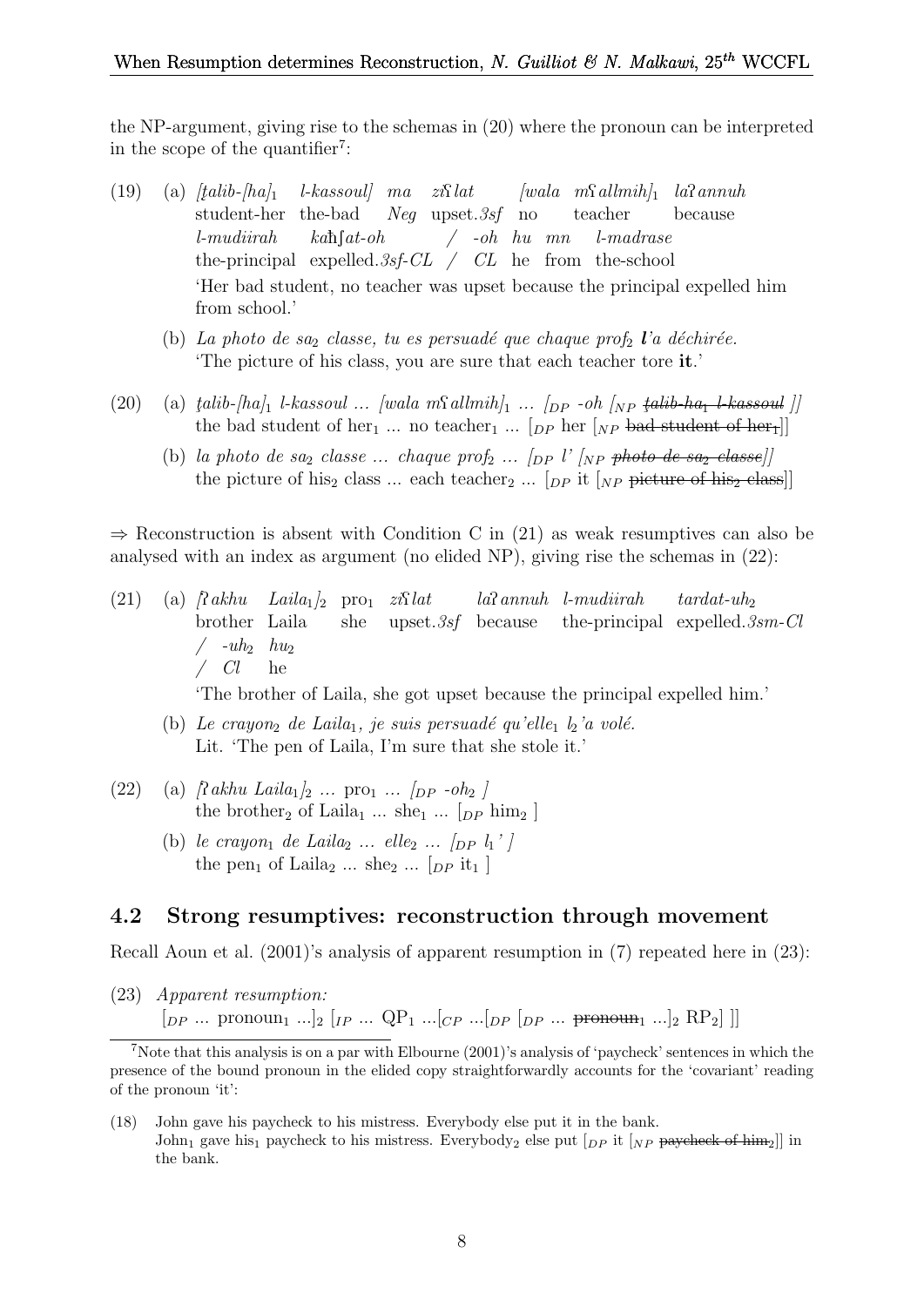Aoun et al. (2001) propose this structure for all kinds of resumption. But, as pointed out by (Elbourne, 2001, chap.3), weak pronouns cannot be cliticized onto DPs in the surface (see  $(24a)$ ). Notice, however, that both strong pronouns in  $(24b)$  and epithets  $(24c)$  can appear overtly adjoined (be used in apposition) to a DP:

- $(24)$  (a) \*Karim-uh illi Karim-Cl that saw.1s-Cl dead  $\int u \, dt$ -uh mat 'Karim that I saw is dead.'
	- (b) hu Karim illi he Karim that saw.1s-Cl dead  $\lceil$ uft-uh mat 'Karim that I saw is dead.'
	- $(c)$  fuft saw.1s Karim this-the-idiot Karim ha-l-habilih 'I saw Karim, this idiot.'

Our claim: Only strong resumption can be analysed along the lines of Aoun et al. (2001)'s distinction between apparent and true resumption.

This claim accounts for the fact that reconstruction with strong resumption:

- is sensitive to islandhood (available only when no island intervenes);
- is insensitive to binding conditions.

Sensitivity to islands is predicted. Reconstruction is blocked whenever a strong island intevenes, as the contrast between (25) and (26) shows.

Insensitivity to binding conditions is also predicted. When movement is licit (no island), creation of a copy adjoined to the strong resumptive will trigger reconstruction (hence violation of condition C and satisfaction of BVA in (25)). Otherwise (strong island), no reconstruction appears (no condition C violation, but violation of BVA in (26)).

- $(25)$  reconstruction with BVA/Condition C in no island context:
	- (a)  $[talib-|ha]_1$ student-her the-bad  $\ell$ -kassul $\ell_2$  ma beddna Neg want.1pl say to-no ngol [l-wala m $\Omega$ allmih]<sup>1</sup> teacher Penno that  $hu_2$  gas he cheated.3.sm in-the-exam  $b$ -l- $mti$ han 'Her bad student, we don't want to tell any teacher that he cheated in the exam.'
	- (b) \*/?akhu Laila<sub>1</sub>/<sub>2</sub> pro<sub>1</sub> galat brother Laila she said.3sf that  $\lim_{n \to \infty}$   $\frac{h u_2}{n}$   $\frac{h a - l - h a b i l h_2}{n}$  safar he / the-idiot left.3sm 'The brother of Laila, she said that he/the idiot left.'
- (26) no reconstruction with  $BVA/Condition C$  in strong island context:
	- $\alpha$   $\qquad$   $\qquad$   $\qquad$   $\qquad$   $\qquad$   $\qquad$   $\qquad$   $\qquad$   $\qquad$   $\qquad$   $\qquad$   $\qquad$   $\qquad$   $\qquad$   $\qquad$   $\qquad$   $\qquad$   $\qquad$   $\qquad$   $\qquad$   $\qquad$   $\qquad$   $\qquad$   $\qquad$   $\qquad$   $\qquad$   $\qquad$   $\qquad$   $\qquad$   $\qquad$   $\qquad$   $\qquad$   $\qquad$   $\qquad$   $\qquad$   $\qquad$  student-her the-bad Neg talked.1pl with no teacher before  $hu_2 \quad / \quad ha$ -l-gabi<sub>2</sub> he / the-idiot.3sm arrive.3sm yesal 'Her bad student, we didn't talk to any teacher before he / this idiot arrived.'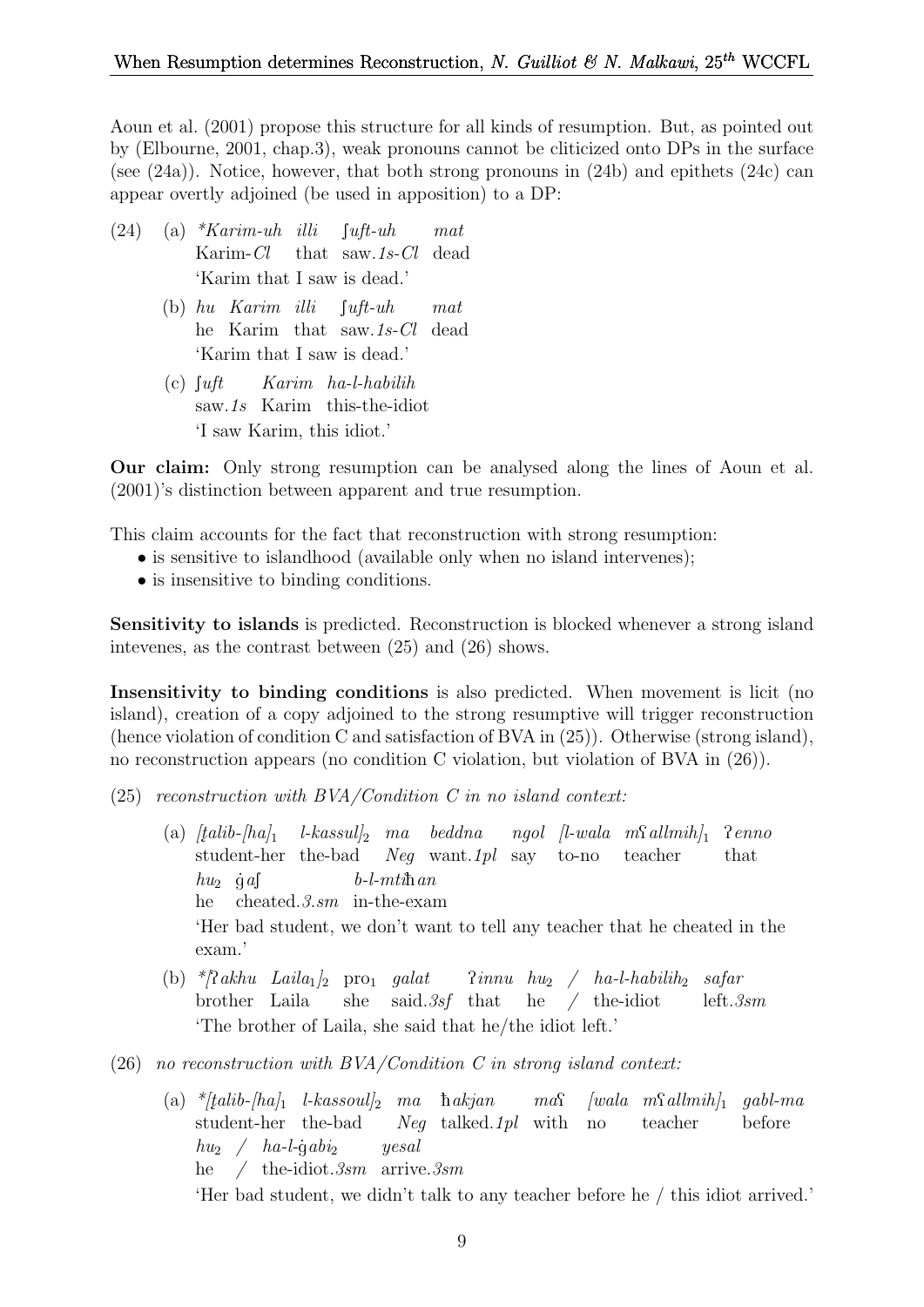(b)  $\int \mathcal{R} a k h u$  Laila<sub>1</sub>  $\int_2$  pro<sub>1</sub>  $z i \mathcal{R} l a t$ brother Laila she upset.3sf because  $la$ annuh hu<sub>2</sub> / ha-l-habilih<sub>2</sub> safar he / the-idiot left.3sm 'The brother of Laila, she got upset because he/the idiot left.'

|               | Weak Resumption                           | <b>Strong Resumption</b>               |  |
|---------------|-------------------------------------------|----------------------------------------|--|
|               | Reconstruction via ellipsis               | Reconstruction via movement            |  |
|               | $(\grave{a} \text{ la Elbourne } (2001))$ | $(\text{à la Aoun et al. } (2001))$    |  |
| No island     | reconstruction with BVA $(\sqrt{\ }$ ,    | reconstruction with BVA $(\sqrt{\ }),$ |  |
|               | not with Cond. C $(\sqrt)$                | and with Cond. $C$ $(*)$               |  |
| Strong island | reconstruction with BVA $(\sqrt)$         | no reconstruction with BVA $(*)$       |  |
|               | not with Cond. C $(\sqrt)$                | or with Cond. C $(\sqrt)$              |  |

Table 7. Summary

## 5 Further support: on copy interpretation

Further support for this approach comes from the way copies get interpreted, and more precisely the fact that resumption will force a definite interpretation of the copy. Consider the following contrasts in French and JA respectively:

|  |                                    | (27) (a) Quelle photo <sub>1</sub> chaque homme a-t-il déchirée $-1$ ? | $(\sqrt{functional})$ |
|--|------------------------------------|------------------------------------------------------------------------|-----------------------|
|  | 'Which picture did each man tear?' |                                                                        |                       |

- (b) Quelle photo<sub>1</sub> es-tu fâché parce que chaque homme  $l_1$ 'a déchirée? (\*funct.) 'Which picture are you furious because every man tore it?'
- (c) Quelle photo<sub>1</sub> de lui es-tu fâché parce que chaque homme  $l_1$ 'a déchirée? ( $\sqrt{f}$ .) 'Which picture of him are you furious because each man tore it?'

| (28) |  |  |                                    | (a) $2aya \quad surah_1 \quad kul \quad zalamih \quad maxa_1^2 \quad \text{---}$<br>Which picture every man tear.past | $(\sqrt{functional})$ |
|------|--|--|------------------------------------|-----------------------------------------------------------------------------------------------------------------------|-----------------------|
|      |  |  | 'Which picture did each man tear?' |                                                                                                                       |                       |

- $(b)$  *Paya* Which picture every man  $\textit{surah}_1$   $\textit{kul}$  $zalamih$   $maxaf$   $-ha<sub>1</sub>?$  (\*functional) tear.past-Cl 'Which picture did each man tear (it)?'
- $(c)$  ? aya Which picture of-him every man  $\textit{surah}_1$  il-uh<sub>2</sub> kul  $zalamih_2$  maza $\Omega$  -ha<sub>1</sub>? ( $\sqrt{}$  $(\sqrt{functional})$ tear.past-Cl 'Which picture of him did each man tear (it)?'

 $\Rightarrow$  The 'reconstructed' functional reading is available with a gap, as shown by (27a) for French, and (28a) for JA, but surprisingly disappears with resumption, as shown by (27b) for French and  $(28b)$  for JA<sup>8</sup>. And even more surprisingly, the functional reading reappears in (27c) and (28c), as a case of binding reconstruction.

Our account: Presence of resumption (as a definite description) just blocks interpretation of the copy as indefinite, leading to the schemas in (29).

<sup>8</sup>This contrast was first discussed by Doron (1982) with relative clauses in Hebrew. Also notice that this contrast is not expected under any approach based on the notion of complex traces (see Engdahl (1980)) or on variable-free semantics (see Jacobson (1999)), because pronouns should also be able to be treated as complex in the former, and because the latter treats pronouns as the identity function.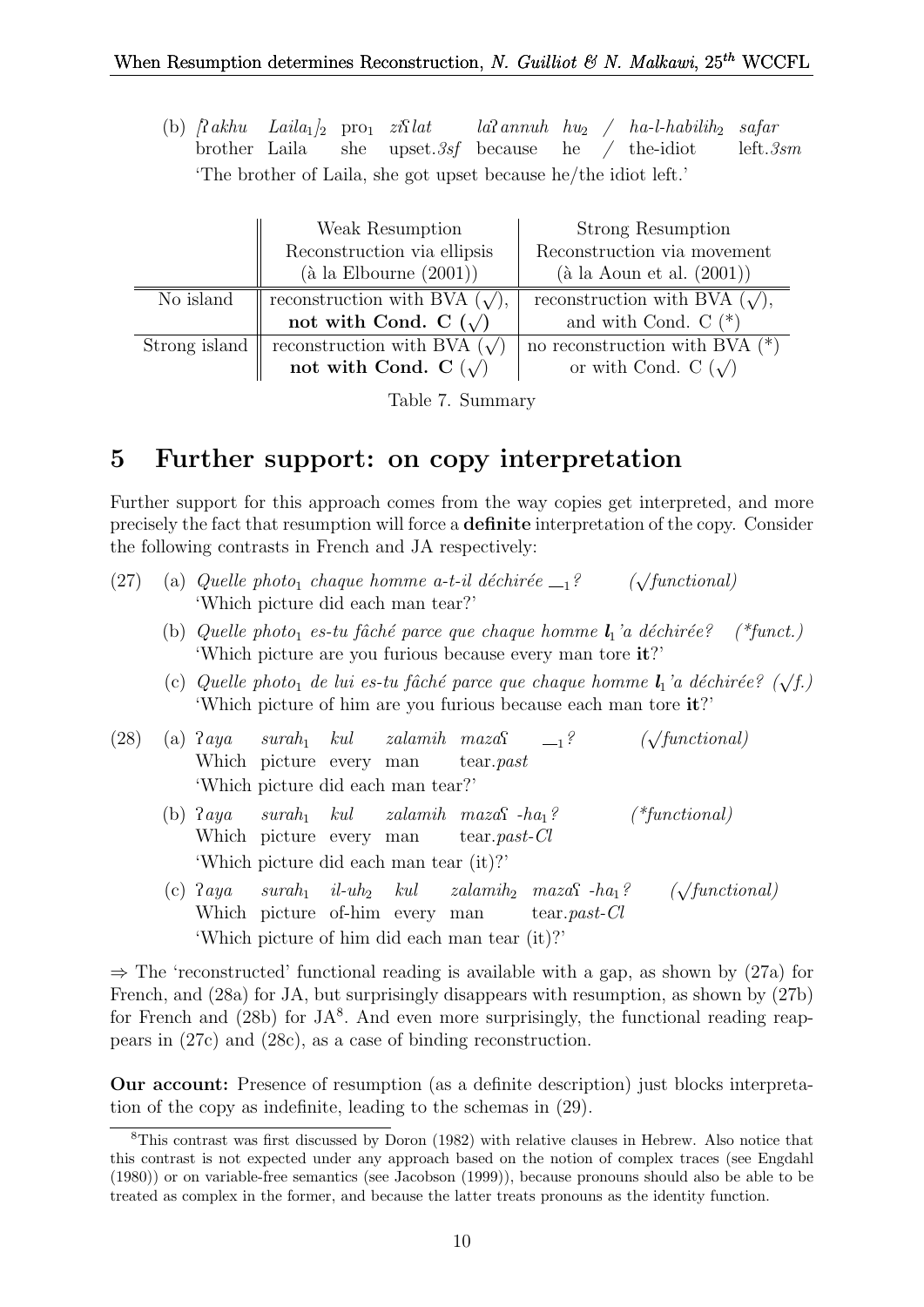- (29) (a) Scope Reconstruction with a Gap: quelle photo ... chaque homme<sub>2</sub> ...  $\lceil_{DP} \rceil_{NP}$  photo] which picture ... each man<sub>2</sub> ...  $[p \rightarrow p]$  picture  $\Rightarrow$  LF:  $\lambda p.\exists f$ . true(p) $\wedge p = each$  man<sub>x</sub> tore  $f_x(pixture)$ 
	- (b) No Scope Reconstruction with Resumption: quelle photo ... chaque homme<sub>2</sub> ...  $\lceil_{DP} \rceil$ <sup>'</sup>  $\lceil_{NP}$  photo]] which picture ... each man<sub>2</sub> ...  $[p_P]$  it  $[p_P]$  picture  $\Rightarrow$  LF:  $\lambda p.\exists y$ . true(p) $\wedge p=$ you are furious because each man<sub>x</sub> tore the picture identical to y
	- (c) Binding reconstruction with Resumption quelle photo de lui<sub>2</sub> ... chaque homme<sub>2</sub> ...  $[p]$   $[p]$   $[p]$  photo de lui<sub>2</sub>] which picture of him<sub>2</sub> ... each man<sub>2</sub> ... [ $_{DP}$  it [ $_{NP}$  picture of him<sub>2</sub>]]  $\Rightarrow$  LF:  $\lambda p$ . true(p) $\wedge p =$ you are furious because each man<sub>x</sub> tore the picture of x

 $\Rightarrow$  In (29a), interpretation of the copy as a skolemized choice function (indefinite) gives rise to the functional reading. In (29b) and (29c) the copy is interpreted as definite because of the resumptive pronoun. Functional reading with resumption will then only follow from the presence of a bound pronoun, as in (29c).

## 6 Conclusion

 $\bullet$  (A') Reconstruction cannot rely exclusively on the presence of (A') movement, as reconstruction (linked to binding) can occur within islands (data from French and JA).

• Reconstruction signals the presence of a copy rather than the presence of movement.

 $\Rightarrow$  For weak resumption, we argue for reconstruction via NP-deletion's analysis of pronouns à la Elbourne  $(2001);$ 

 $\Rightarrow$  For strong resumption, we argue for reconstruction via movement in the sense of Aoun et al. (2001).

• Resumption forces interpetation of the copy as definite.

• Functional readings follows either from indefinite interpretation of the copy (scope reconstruction), or from the presence of a bound pronoun in that copy (binding reconstruction).

### Comments Welcome!

### References

J. Aoun, L. Choueiri, and N. Hornstein. Resumption, movement and derivational economy. Linguistic Inquiry, 32:371–403, 2001.

Calixto Aguero Bautista. Cyclicity and the scope of wh-phrases. PhD thesis, MIT, 2001.

Valentina Bianchi. Consequences of Antisymmetry for the syntax of headed relative clauses. PhD thesis, Scuola Normale Superiore, Pisa, 1995.

Noam Chomsky. The minimalist program. MIT Press, 1995.